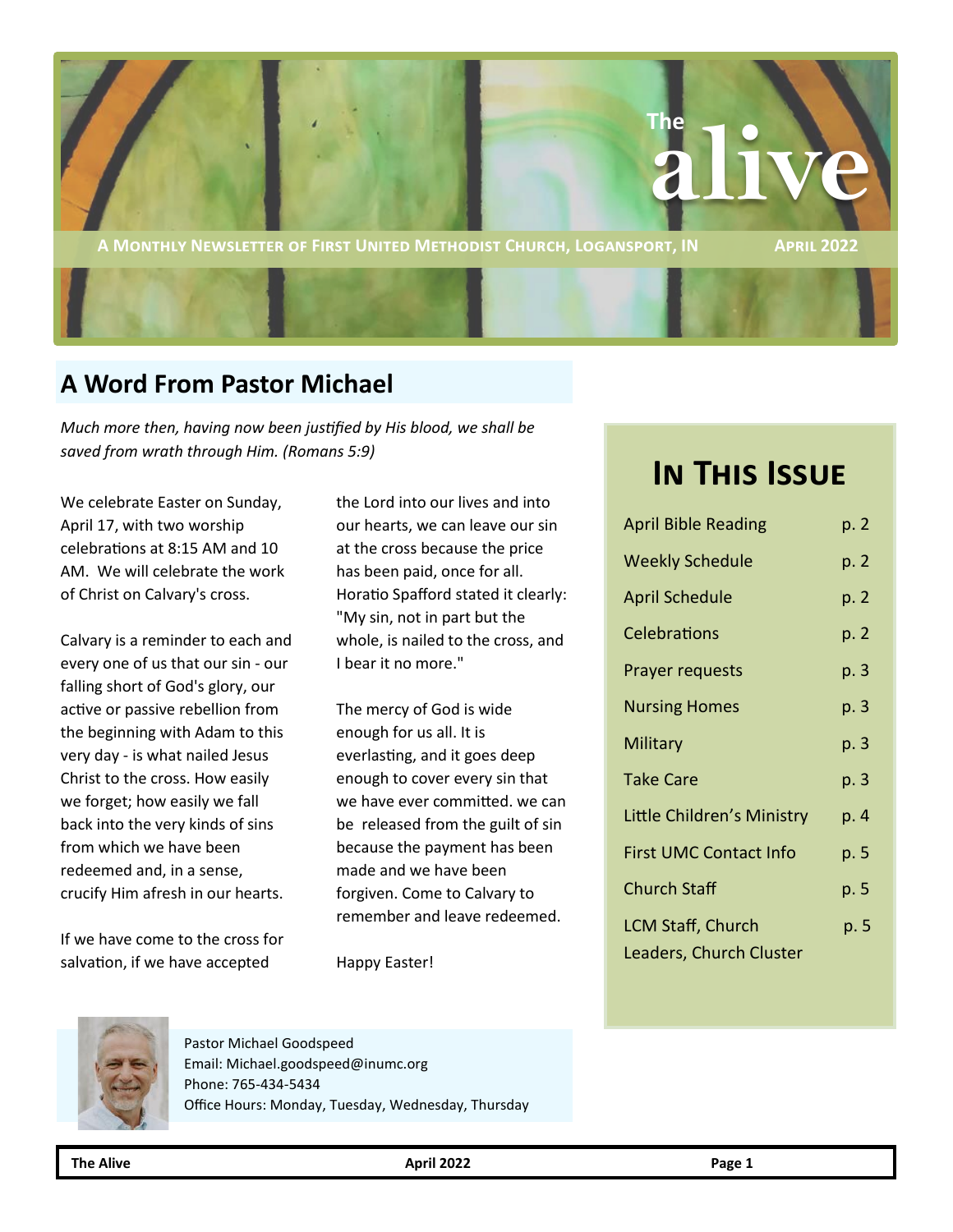#### **April Daily Bible Reading**

| 1 1 Samuel 11-13 | 9 2 Samuel 4-7    | 17 1 Kings 1     | 25 1 Kings 15-17 |
|------------------|-------------------|------------------|------------------|
| 2 1 Samuel 14-15 | 10 2 Samuel 8-11  | 18 1 Kings 2-3   | 26 1 Kings 18-19 |
| 3 1 Samuel 16-17 | 11 2 Samuel 12-13 | 19 1 Kings 4-6   | 27 1 Kings 20-22 |
| 4 1 Samuel 18-20 | 12 2 Samuel 14-15 | 20 1 Kings 7     | 28 2 Kings 1-2   |
| 5 1 Samuel 21-24 | 13 2 Samuel 16-17 | 21 1 Kings 8     | 29 2 Kings 3-4   |
| 6 1 Samuel 25-27 | 14 2 Samuel 18-19 | 22 1 Kings 9-10  | 30 2 Kings 5-7   |
| 71 Samuel 28-31  | 15 2 Samuel 20-22 | 23 1 Kings 11-12 |                  |
| 8 2 Samuel 1-3   | 16 2 Samuel 23-24 | 24 1 Kings 13-14 |                  |

#### **Weekly schedule**

| Monday:    | Staff Meeting, 10 AM, Parlor |
|------------|------------------------------|
| Tuesday:   | Prayer, 11 AM, Sanctuary     |
|            | Women's Bible study,         |
| Wednesday: | Bell Choir, 5 PM, Sanctuary, |
|            | Choir, 6 PM, Sanctuary       |
|            | Bible Study, 6 PM, Parlor    |

#### **Charge Conference**

John Randal will conduct a Charge Conference at First UMC on Sunday, April 3, at 9:15 AM in the Parlor. Church Members are encouraged to attend as we discuss the sale of the Parsonage.

#### **April Schedule/Events**

| Sun, April 3 | Charge Conference, 9:15, Parlor |  |
|--------------|---------------------------------|--|
|--------------|---------------------------------|--|

- **Sat, April 9** Womens's Lenten Breakfast, Webb Chapel, 8 AM- Program, 8:29 AM Men's Breakfast, Revolution
- **Sun, April 10** Palm Sunday
- **Thurs, April 14** Maundy Thursday Service, 6 PM
- **Wed, April 13** JOY Circle, 9 AM, Fellowship Hall
- **Fri, April 15** Good Friday Services, 12 PM, Calvary Presbyterian Church
- **Sun, April 17** Easter Service 8:15 AM Breakfast 9:15 AM Contemporary Service, 10 AM

#### **Celebrations!**

| <b>BIRTHDAYS</b> |                         |
|------------------|-------------------------|
| <b>April 4</b>   | Mary Ann Bowman         |
| <b>April 5</b>   | Rhonda Martin           |
| <b>April 6</b>   | Jim Moore               |
| <b>April 8</b>   | Tammy Bartlett          |
|                  | Michael Karnafel        |
| <b>April 11</b>  | Howard Cox              |
|                  | Karla Padfield          |
|                  | <b>Betty Thomas</b>     |
| <b>April 12</b>  | <b>Rilynn Yerkes</b>    |
| <b>April 15</b>  | Belinda Jordan          |
| <b>April 20</b>  | <b>Maddie Peterson</b>  |
| <b>April 22</b>  | <b>Shelby Graham</b>    |
|                  | Sonja Hanawalt          |
|                  | <b>Ann Miller</b>       |
| <b>April 23</b>  | <b>Bev Bartunek</b>     |
| <b>April 26</b>  | <b>Frances Shelhart</b> |
| <b>April 27</b>  | Keith Binkerd           |
|                  | Terri Tribbett          |
|                  |                         |

#### **Anniversaries**

| <b>April 12</b><br>John & Nancy Beachler |
|------------------------------------------|
|------------------------------------------|

- **April 14** Dale & Jeannie Byers
- **April 21** Bill & Vicki Byrd
- **April 23** Mark & Patricia Hammons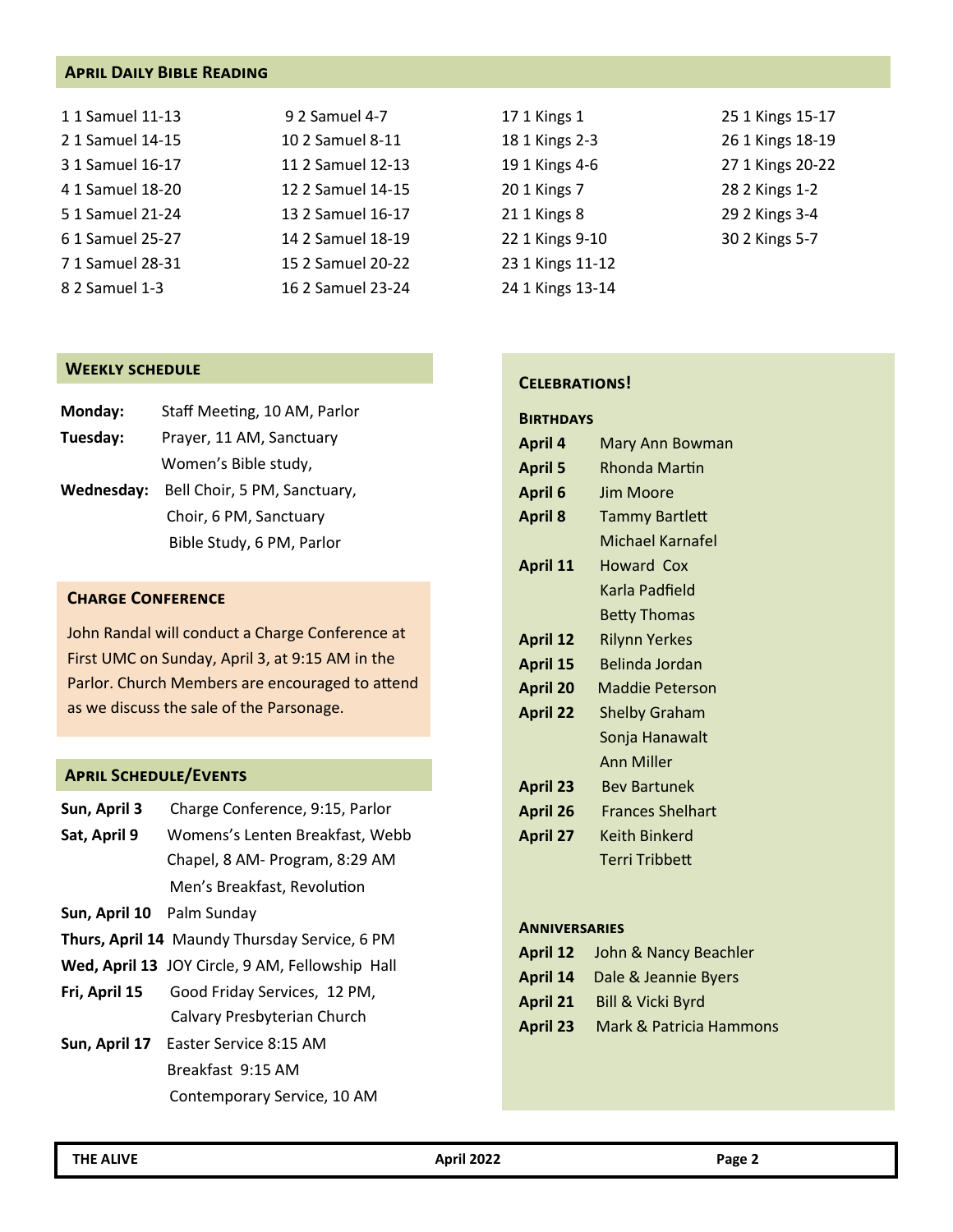#### **Prayer Requests**

- Pat Wilkinson
- Phil Starkey
- **Cindy Byers**
- Tim Taylor
- Becky & Ed Hanawalt
- Marc Dodrill
- Jonathan Dodrill
- Steve Bonhomme

#### **Nursing Homes**

**McKinney Place:** Beverly Vietti

**Millers Merry Manor:**  Sally Mauck, Beverly Hess, Jayne Sullivan

**Milner Community Healthcare:**  Bev Bartunek

**Woodbridge:** Mike Doering

**Five Star Residence of Clearwater, Indy:**  Marvellen Dunwoody

#### **Military Service**

Braxton Baker Jacob Kaley Alex Karnafel Mickey Karnafel Oakley Lewellen Joshua Lyons Tim Strubell

### **Take Care– Heather Platt**



Migraine headaches are common in adults and can

cause extreme discomfort. Some people experience neurological symptoms prior to the actual headache and this is called having an aura. Symptoms of an aura may include visual changes like bright flashing lights, vision loss or seeing wavy lines. Others may have speech changes, numbness, tingling or a funny feeling up to an hour prior to the onset of the headache. Aura symptoms do not always appear prior to the headache and can appear during or after the headache.

Typically, migraine headaches will start on one side of the head and feel like a pounding or throbbing severe pain that may spread across the head or down the neck. It's also common for migraines to produce light sensitivity, nasal congestion, nausea and vomiting, dizziness and exhaustion. These headaches vary from person to person and the duration of the migraine is also unique. It's not uncommon for the headache to last for hours or up to three days. The frequency of migraines also vary but many people will experience two to four migraines per month.

Migraines can be triggered by things such as stress and worry, lack of food intake, unusual smells, food intolerance, alcohol, hormonal changes, weather extremes, sleep disturbances, dehydration and caffeine, so it's important to keep a journal and watch for trends in your headaches. If you experience frequent headaches, it's important to share this information with your provider. The provider may want to do an assessment and discuss prevention or treatment options so your migraine symptoms can be optimally managed.

Migraine headaches have a genetic link with the vast majority of migraine sufferers share this history with family members. Remember that not all headaches are migraine headaches. Often people have headaches from sinus issues or tension headaches. Headache pain can sometimes be lessened by resting in a dark room, massage, applying pressure to your temples, placing a cool washcloth on your forehead or neck, hydrating and taking measures to remain calm. Prevention is key and learning what triggers your headache is very important, so take care of yourself by

- staying hydrated
- getting quality sleep
- take measures to reduce your stress
- get regular exercise
- maintain a healthy diet.

Take Care– Heather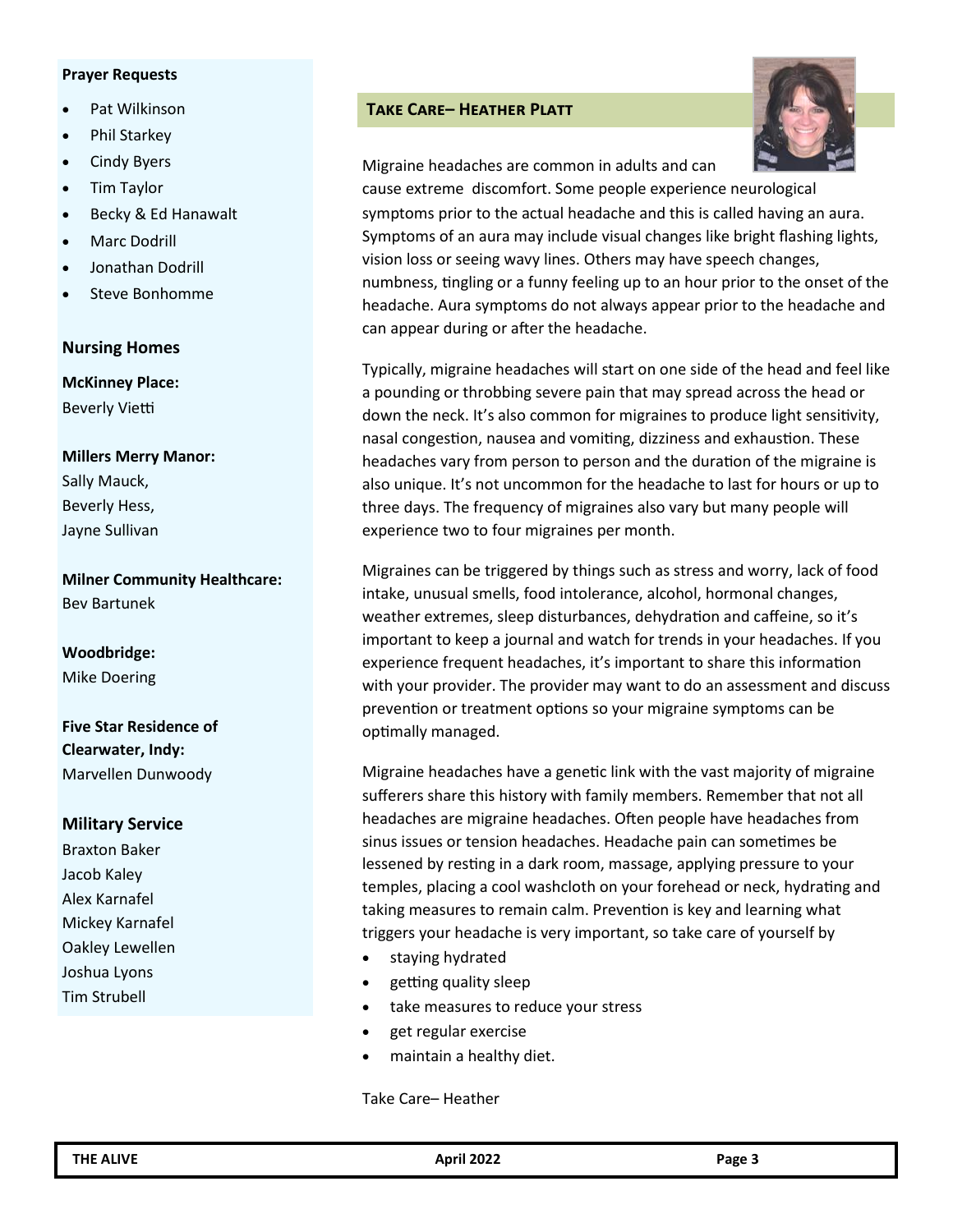

Belinda Jordan Little Children's Ministry Director 574-753-6058

LCM applied and was approved for two Build, Learn, & Grow Stabilization Grants. These grants total over \$300k. The grant's purpose is to sustain our program while providing money to support and purchase necessary items. Items include:

- personnel costs
- facility fees
- maintenance and improvements,
- COVID 19 related expenses
- goods and services necessary to resume and strengthen operations
- mental health support for children and employees
- health and safety training.

Thus far, the grants have been used to give employees a bonus to sustain employment, new shelving units, toys, cleaning supplies, playground mulch, and other PTQ necessities. After the BLG scholarship funds come to an end in June, we plan to offer a program for lower income families who don't qualify for CCDF vouchers. More information on this program will be available soon.

The playground mulch is "Jelly Bean" mulch. Generally, rubber mulch is recycled from tires which can contain wires and other harmful materials, is toxic, and when painted the paint can transfer to children's clothing. Jelly Bean mulch is not made of recycled tires, contains no wires, paint, is nontoxic, and stays cool in the summer. The mulch comes with a 20 year guarantee. This was a large purchase, but we are excited to be able to provide a safe product for the LCM children. Special thanks to the individuals who helped prepare the playground for the mulch and to Transco Railway Products for loaning their fork truck and pallet lift, plus man power to help unload the mulch from the semis and begin spreading it the play area.

LCM is using funds Elizabeth Billman bequeathed to purchase a new cedar privacy fence for the playground. We believe that she would love the idea of making a safer environment for the children. We love and miss her very much!

LCM was in desperate need of shelving units. The old units

were made from various woods and not in good shape. The new units allow us to provide a clean environment with the ability to separate the rooms into "stations" required for PTQ. Various math, science, sensory, and manipulative items were purchased. The kids love the new things!

Two of the LCM classrooms are in need of new flooring. The Tiger and Turtle rooms will have new vinyl installed in April with funds from the BLG Stabilization Grant.

LCM has been blessed to be able to do these things to enhance the LCM experience for children, families, and staff. Without the availability of grants throughout the past few years, we would have struggled to even stay in operation. Thank God for watching over us!

**Upcoming Events:** LCM will be closed April 15<sup>th</sup> in observance of Good Friday.

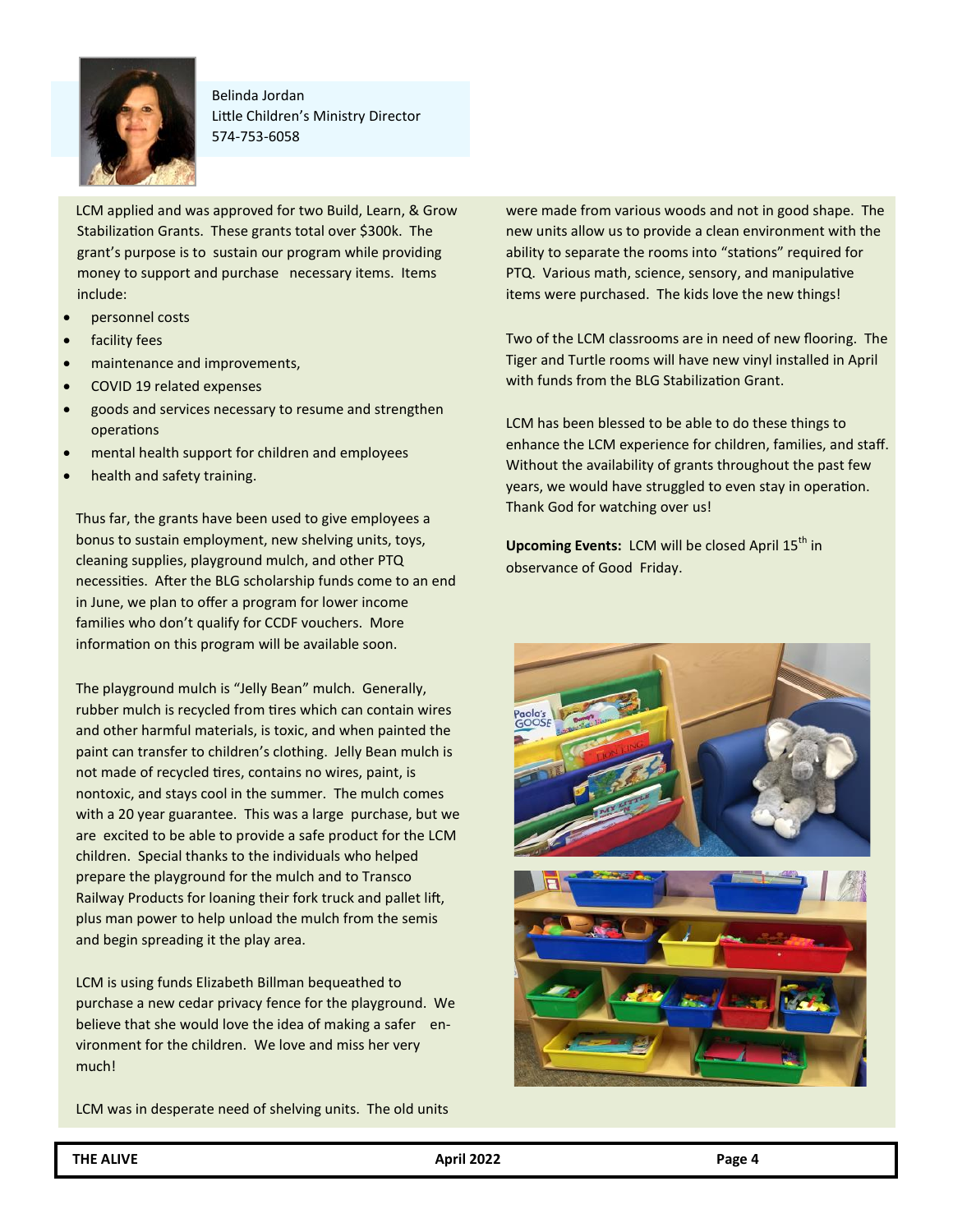- **Children's Church Service is a go!** First UMC is pleased to have hired three care providers for Children's Church during the 10 AM service. Christina Duffee and Addison Brooks come to us from Little Children's Ministry, Morgan Sailors is a member of First UMC. Welcome ladies! Starting Sunday, April 3, Children will be dismissed following the Opening Worship. The Nursery Leader will escort children from the sanctuary. At the conclusion of the service, parents are to pick children up from the Turtle Room (classroom closest to the Narthex).
- **JOY Circle** will meet on Wednesday, April 13, at 9 AM, in the Fellowship Hall. Brian Newell will present the program on Loaves and Fishes. All ladies of the church are welcome.
- **First UMC Book Awards** are available for First UMC high school seniors pursuing further education. Contact the church office if you need an application.
- **Easter Flower orders** are still being accepted. See the sign up sheet in the Narthex. Suggested donation is \$15.
- **Accepting Salvation Army pantry donations.** First UMC is still taking non-perishable items and food to The Salvation Army. The basket is in the Education Building and any items placed in that basket will be delivered to them.
- **Thanks** to Cass County Community Corrections for helping to spread the playground Jelly Bean mulch.

#### *Dear Church,*

*I* want to thank you for the cards, letters, prayers, flowers and good wishes as I recover from Parkinson's and cancer *treatment. I am happy to be in Logansport. Indy and Kokomo care center were okay. Hoping to be home soon! Thanks to all who have helped Dale through this phase of my life! God bless you all.* 

*In Jesus,*

*Jayne Sullivan*

# *Hello Church friends,*

*Thank you Pastor Michael for your prayers! Thank you to Nancy Hamilton and Ann Miller and Rich Wild for delivering the altar flowers. Than you all for your prayers and notes of cheer. I hope to be back soon. In Christ, Sonja Hanawalt*